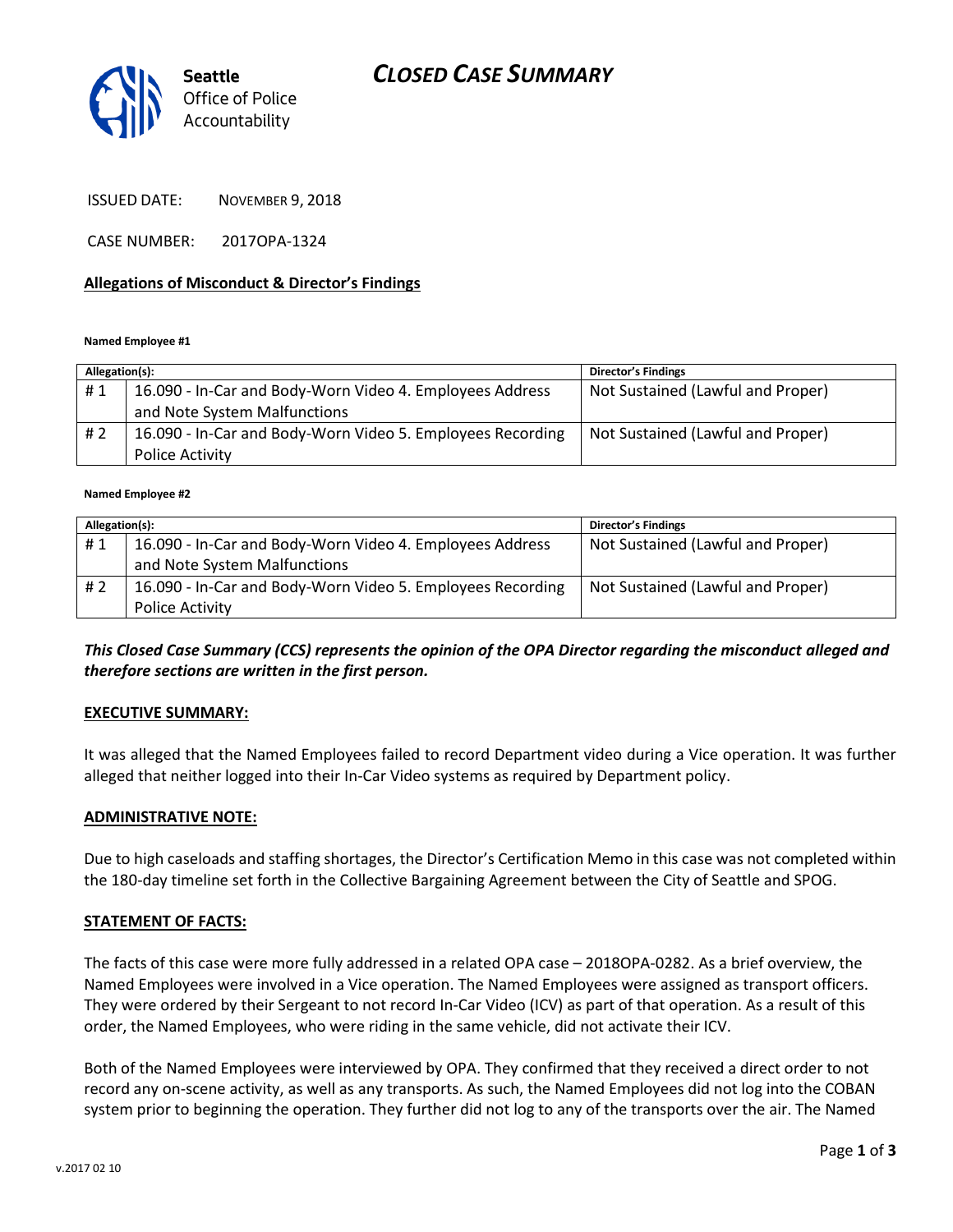

**Seattle** *Office of Police Accountability*

# *CLOSE CASE SUMMARY*

OPA CASE NUMBER: 2017OPA-1324

Employees explained that their Sergeant provided two justifications for not recording. First, as they were dealing with undercover officers, the recording could compromise those officers' identities and assignments. Second, they were treating the sex workers implicated by the operation as victims of crimes and focused on limiting recordings of them.

At his OPA interview in the prior case, the Named Employees' Sergeant recounted that, in 2006, he wrote a memorandum to his chain of command requesting that Vice operations be exempt from Department rules concerning ICV activation. The memorandum was reviewed by his Lieutenant, Captain, and the then Assistant Chief for the Investigations Bureau. The Sergeant stated that he did not hear whether it had been approved and he then emailed the Assistant Chief to check on the status of the request. The Assistant Chief responded that it had been approved and that the unit would receive confirmation in writing. The Sergeant stated that he never saw that written confirmation. He further stated that, when he received notice of this OPA complaint, he searched for the memorandum he had written but could not find it.

The Sergeant stated that, as he was operating under the belief that his unit had an exemption, he ordered the Named Employees not to use ICV during the Vice operation. He stated that he did not inform the Named Employees that they should not record during transports and believed that this was a miscommunication between him and the Named Employees.

During its investigation into this prior case, OPA searched for any documentation memorializing an exemption specifically for the Vice Unit. OPA could not find any such exemption. OPA did locate an exemption for Special Investigations, which is attached to OPA's case file. However, by its terms, this exemption would not have covered the two officers from recording given their assignment during the Vice operation.

Based on its investigation into the prior case, OPA recommended that the Sergeant receive a Training Referral. The referral, itself, specifically directed the Sergeant to review the ICV exemption for Special Investigations and determine whether it applied to the Vice/Human Trafficking Unit. OPA further directed that, if the Sergeant determined that it was not applicable and he believed that an exemption for his unit was warranted, the Sergeant should seek another exemption from the Department. Until that exemption was provided, OPA advised the Sergeant to refrain from ordering officers under his command to not record.

This investigation, however, concerns the failures of the Named Employees to record during this incident.

### **ANALYSIS AND CONCLUSIONS:**

## **Named Employee #1 - Allegation #1** *16.090 - In-Car and Body-Worn Video 4. Employees Address and Note System Malfunctions*

SPD Policy 16.090-POL-4 requires Department employees to address and note malfunctions with their ICV and Body Worn Video systems. The policy further states that: "Both employees in two-officer cars must log into the ICV system and sync their ICV microphones."